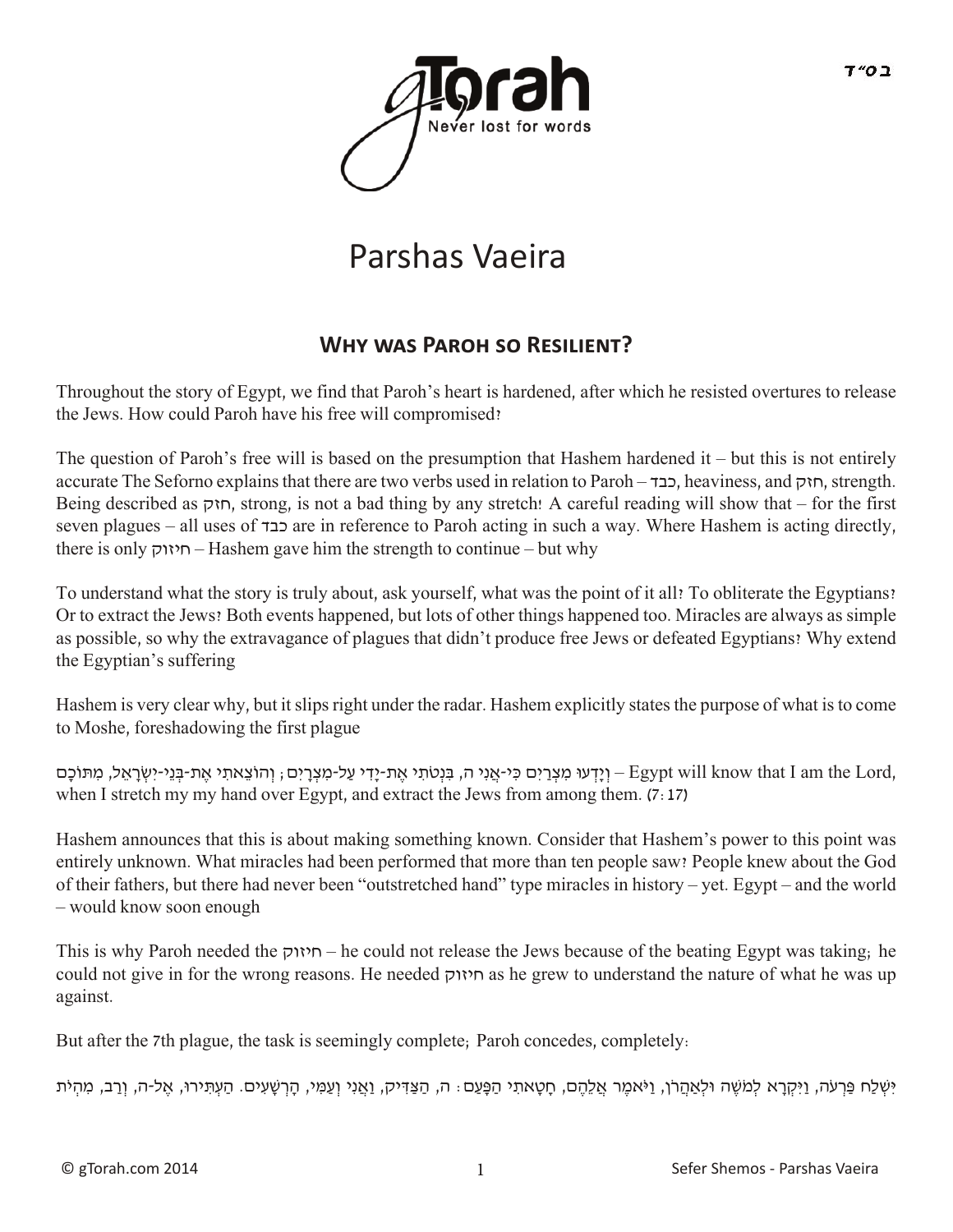לת אלהים וּברד; ואשִׁלַחה אתכם, ולא תֹספוּן לעמֹד – Paroh sent for Moshe and Ahron, and said to them, ''Now I have sinned. Hashem is righteous; my people and I are guilty. Beseech Hashem, and bring an end to this fiery hail; I will release you, you will be here no more…" (9:27,28)

Egypt now knows, but the education is not complete. The subject changes subtly:

So that you tell – ולמען תּספּר בּאזני בנִדְּ וּבן-בּנִדְ, את אָשִר התעללתי במצרים, ואת-אֹתֹתי, אַשֶׁר-שַמַתִּי בִם ; וידעתּם, כּי-אַני ה over to your sons and daughters, how I toyed with Egypt, with my wonders that I placed in them, and you will know that I am the Lord. (10:2

Now it is about the Jews. The Jews needed to understand what Hashem would do for them. A generation of slaves could scarcely fathom what was taking place – see the troubles they gave Moshe even after all this – Hashem wanted to show His care to the Jews.

This is where stubbornness comes in. Once Paroh had conceded and submitted to God, he needed stubbornness to resist anew. This had nothing to do with his free will – Egypt's understanding is not referred to again.

This is הְלָמַעֲן תִּסָפֵּר בְּאָזְנֵי בְנִךְ וּבֵן-בִּנְךָ is וּבֵן-בִּנְךָ וּבֵן-בִּנְךָ for us to internalise how incredible the events were, how much Hashem did and does for us.

#### **PRIORITIES**

During the Exile in Babylon, three sages were condemned to be burnt to death because they refused to bow in submission to Nebuchadnezzar: Chananya, Misha'el, and Azaria.

Chazal understand that their knowledge and surety of self-sacrifice came from the plague of frogs, which resisted the natural instinct of self-preservation, and jumped into ovens and furnaces.

But what is the comparison drawn? Frogs were explicitly sent into Egyptian ovens:

ן The Nile will – וְשֶׁרֵץ הַיְאֹר צְפַרְדָעִים וְעַלוּ וּבָאוּ בְּבֵיתֵךָ וּבָמֶם יִּבְבֵית עֲבָדֶיךָ וּבְעָמֶךָ וִבְתַנּוּרֵיךָ וּבְמִשְׁאֲרוֹתֵיךָ swarm with frogs; they will go up and come into your house, into your bedroom, upon your bed, into the house of your servants, into your people, into your ovens, and into your kneading troughs. (7:28)

What conclusions could the sages have drawn? The frogs received specific instruction, and the sages did not. What then, did they learn from the frogs?

The command to jump into ovens was a general instruction to the species of frog that were to plague Egypt. However, each individual frog could have shirked the duty, relying on other frogs to live up to the expectations. No particular frog would then need to overcome the natural instinct to survive, and none would do so! And yet they did. This is what the Sages learnt from the frogs.

A great person does not shirk the opportunity or responsibility for self-sacrifice. On the contrary, greatness is precisely the opposite – taking advantage of such an opportunity. The quality of "self-sacrifice" doesn't require literally putting your life at risk though. It's as simple as putting other people and priorities first – sacrificing your sense of self.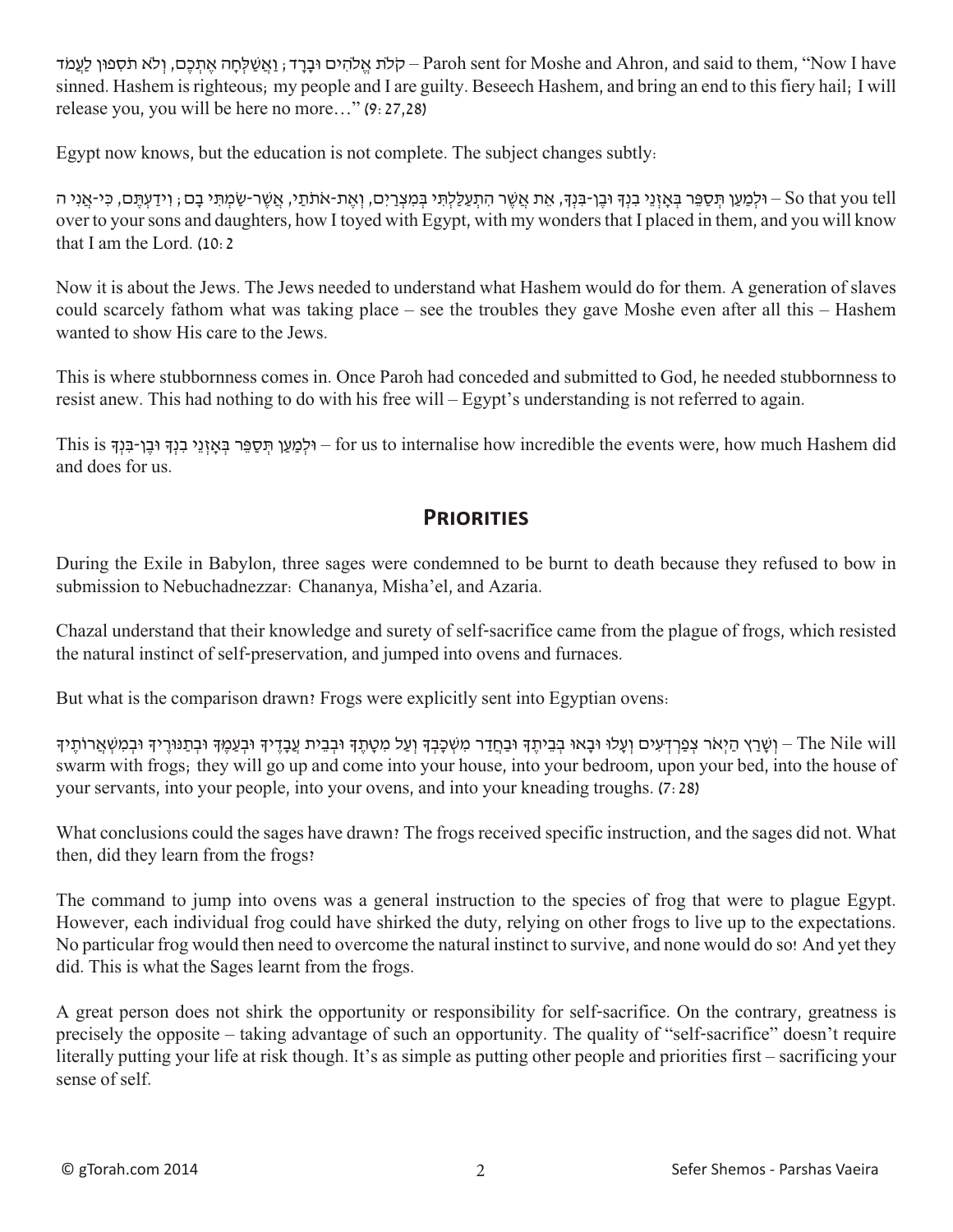#### **Written in the Stars**

When Moshe started out, things did not go how he thought they would. Paroh was more cruel than he had been before Moshe appeared on the scene. He lamented this to God:

וַיִּשָׁב מַשֶּׁה אַל-ה, וַיֹּאמַר: אַדֹנִי, לַמַח הַרַעְתָה לַעָם הזָה–לַמַּה זֶה, שַׁלַחְתַּנִי. וּמַאַז בַּאתֵי אַל-פַּרְעֹה, לִדְבַר בַּשְׁמַךְ, הרע, לַעָם הַזֶּה; ךָּ ֶמ ַע-ת ֶא ,ּ ָת ְלּ ַצ ִה-לאֹ לּ ֵצ ַה ְו – Moshe replied to God, saying, "Master, why is more evil befalling this people; why have You sent me to do this? Since I came to Paroh to speak in Your name, he has been even worse to the people; and You have not saved them!" (5:22, 23)

To which he receives the reply:

God – וַיְדַבֶר אֱלֹהִים, אֶל-מֹשֶׁה; וַיֹּאמֶר אֶלֶיו, אֲנִי ה. וַאֲרָא, אֶל-אַבְרָהָם אֶל-יִצְחַק וְאֶל-יַעֲקֹב–בָּאֶל שַׁדִי; וִשְׁמִי ה, לֹא נוֹדַעְתִי לַהֶם said to Moshe, "I am The Lord. I appeared to Avraham, Yitzchak, and Yakov as The Almighty, but with my name "The Lord", I was not know to them." (6-1,2)

Moshe receives reassurances that God has heard the Jews cries of suffering and plans to act.

The use of different names means to say that the Patriarchs understood that God existed, and that He had expectations of mankind, which they tried to live out. But they did not know God's true name; or in other words, His abilities to help them. We do not find that the Torah records explicit miracles for them at any point – mankind had to reach out, and they were he first to do so. At no point in history yet had God directly interceded and interfered with the seemingly natural order of events for people. By revealing this to Moshe, everything was about to change.

The Gemara in Sanhedrin records that God gave Moshe examples of the challenges the Patriarchs faced, yet did not question G-d. When Avraham sought to bury Sarah, he could not bury her until he bought a plot of land for an extortionate price from Efron. Similarly, Yitzchak sought to use wells his father had dug, and was not allowed to until he paid off the people who had taken it. When Yakov was on the run, he had to pay people to pitch a tent ins field of theirs for the night.

The common thread is that they all got ripped off by people charging them for land they already owned.

These are the examples used of Moshe's ancestors not questioning the nature of God. But these seem like terrible examples of faith! Tell how Avraham, finally blessed with a child in old age, was requested to sacrifice his son and heir, and was willing to carry it out. Tell how Yitzchak wasn't told anything, yet did not question his father's motives, and instructed him to bind his hands so he would not resist. Tell how Yakov reacted to the incident with Yosef! The stories are all ordinary, mundane stories, about business disputes. Why are these selected as the paradigms of faith?

The Sefer haChinuch says that mankind should know, and internalise, that anything that happens to him, from good to bad, is intended to happen to him. Crucially, no human being can harm him without it being God's will. This is recorded in the laws pertaining to revenge.

What that means is that a person who works on themselves can understand that when they stub their toe on a table, it was "meant to be" and not get angry. But it seems quite different if your neighbour smashes your window!

It's relatively easier to accept that all things come from God when you're being contemplative. But when something happens involving a person exercising their free choice to harm you or your property, it doesn't look like the hand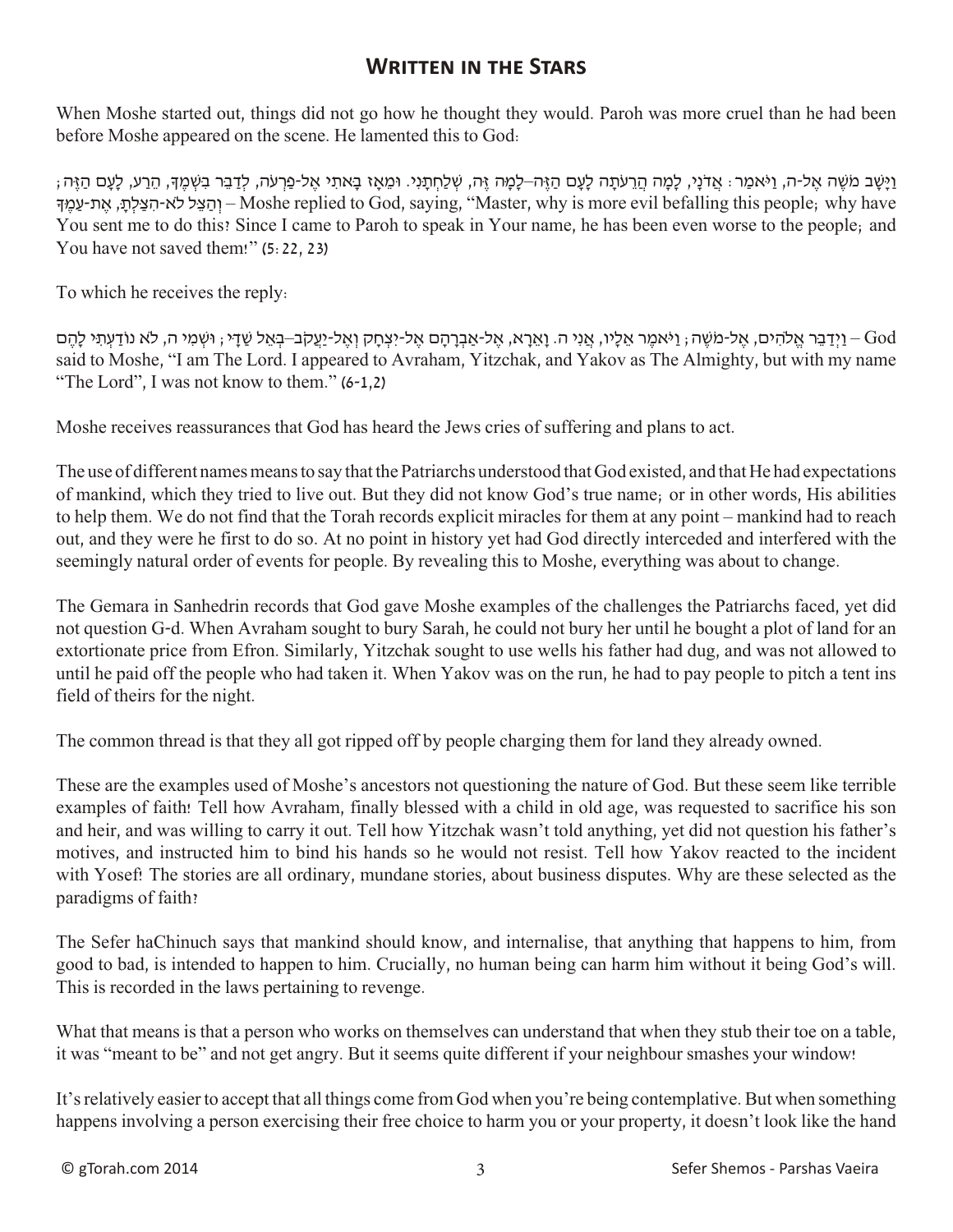of God so clearly any more.

That's precisely why these examples were selected.

When Avraham thinks his test is over, he gets home only to find his beloved wife has died of the news at where her husband had taken her son. Then, mourning, when he attempts to bury her, he gets ripped off by Efron. Yitzchak, thirsty, can't use wells his own father dug because a shepherd cartel see an opportunity to rip off a wealthy businessman. Yakov is on the run, and some people see fit to take advantage of him.

These mundane examples show how much faith they truly had. Under test conditions, it's fairly straightforward put on the best display of effort possible. But when the test is over, do we stand by it still? These examples proved that under everyday conditions, they had the same faith they showed in their big tests.

These were examples to tell Moshe to believe that everything was under control.

## **All About Levi – Were All the Jews Enslaved in Egypt?**

Not all Jews were enslaved. When Paroh wants to be rid of Moshe and Ahron, leaders of Levi:

היאמר אלהם מלך מצרים למה משה ואהרן תפריעו את העם ממעשיו לכו לסבלתיכם – The king of Egypt said to them, "Moshe and Aharon, why do you disturb the people from its work? Go to your own burdens". (5:4)

Rashi quotes a Midrash that the tribe of Levi were not enslaved, which was why they had their own burdens to go to.

Why were Levi exempt?

Ramban explains how every culture has elders and wise men to teach their respective laws. Paroh left Levi alone in order to allow them their role. R' Simcha Ziesel Broide notes that if Paroh could understand the importance of spiritual guides and scholars, it shouldn't be too hard for us.

Daas Zkeinim explains that the Egyptians slowly manipulated the Jews into working, rather than suddenly forcing them into slavery, which could provoke a revolution. The Jews who participated at first were then coerced to continue against their will. Yet the people from Levi, knowing that they were destined to serve Hashem, refused to compromise and cooperate. They did not participate on the first day, and never submitted.

Maharal notes that although Hashem told Avraham his descendants would be enslaved, Levi would not be included in the prophecy of slavery, as they are the "portion of Hashem," dedicated to His service. Rabbeinu Bachye states that Levi was the "tithe" of the family.

Paroh was aware of the prophecy, and knew that the nation to enslave Avraham's offspring would be severely punished. He interpreted that if he were not to enslave the entire Jewish nation, he would be free of the ramifications. His mistake was that Levi are not counted among the rest of the Jews, meaning that he did in fact fulfil the terms of the prophesy, and was punished.

The Mishneh L'Melech proves that the people who had land in earned it through slavery in Egypt. Those without a portion need not be enslaved. Levi, who were in the service of all Jews, could not privately hold land, so experiencing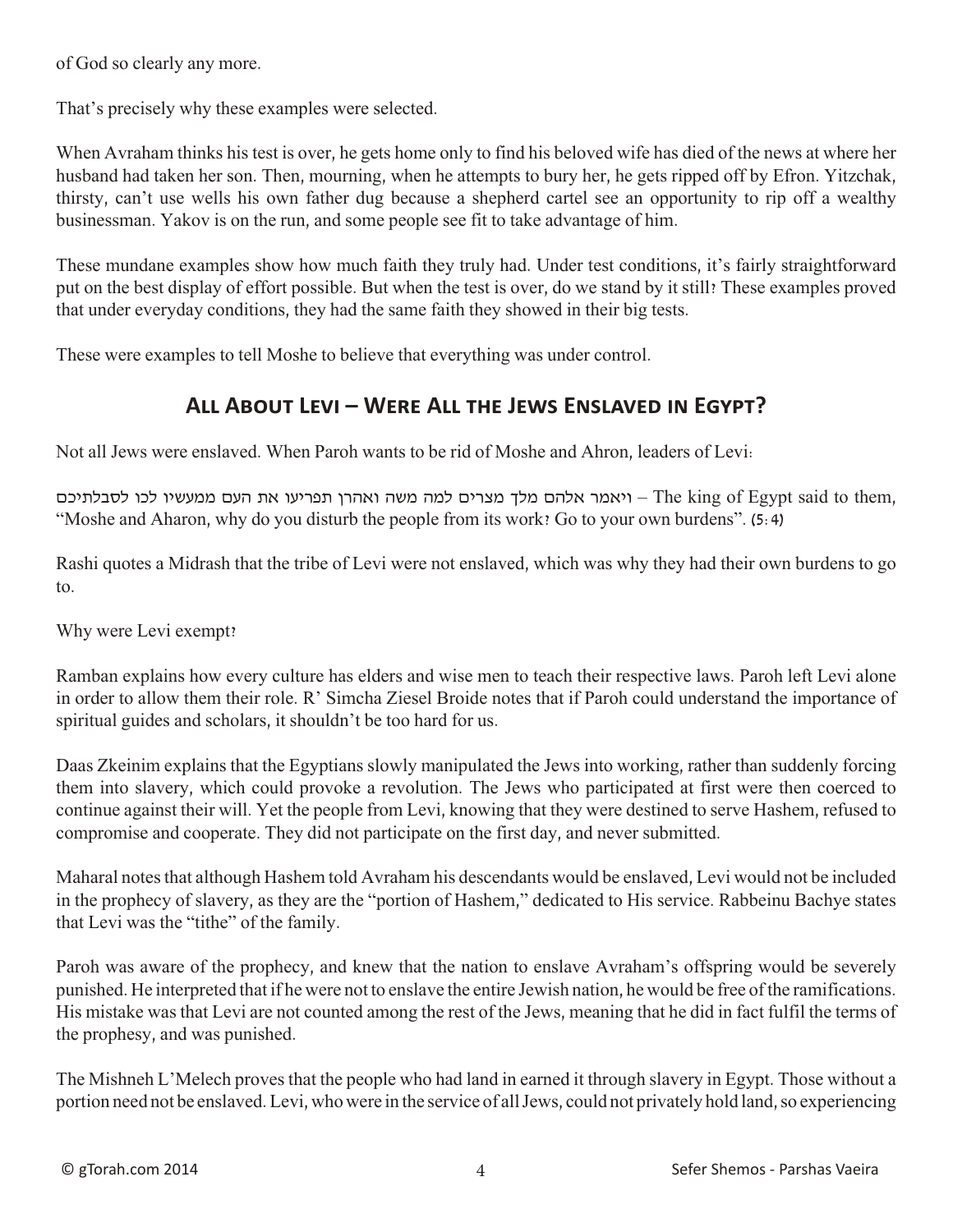slavery would be pointless.

Maharil Diskin notes that the prophesy to Avraham was that the slavery would start when his offspring would be "strangers in a land not their own." The land of Goshen, where the Jews in Egypt initially lived, was originally given to Sarah as a gift by Pharaoh. The Jews there could not be "strangers" in Goshen. When the Jews multiplied, and did not want to remain isolated in Goshen, they branched out into the rest of Egypt and became involved in their society. In leaving Goshen, they fulfilled their part of the prophecy for their own enslavement. Levi, however, stayed in Goshen.

The Maharil Diskin explaines that the Zohar states that enslavement occurred only to those not already "enslaved" to Torah. The Gemara in Sanhedrin says that every person was created to toil, work, and sweat. The Mishna in Avos says that "Whoever accepts the yoke of Torah, has the yoke of the government removed." By toiling in Torah, it satisfies the requirement of effort. My Rebbe and Rosh Yeshiva, Rabbi Daniel Lehrfield says that proof of this is that Levi was not enslaved. Instead, they were able to study and teach the Torah they had from their fathers.

In a similar vein, Panim Yafos says that Levi learned Torah and kept the mitzvah of bris milah, whereas the rest of the Jewish nation did neither. Levi's merits protected them.

Finally, the Maskil L'David learns that the people of Levi were not fully enslaved due to Pharaoh's own daughter's intervention. In raising Moshe as her own, Bisya had an affinity towards him and asked of her father to exclude Moshe's kin, Levi.

This is particularly fascinating for it implies that up until Basya took the initiative, Levi too was oppressed. The Maskil L'David explicitly writes that Levi was subjugated even after Basya's intervention, the only difference being the intensity of the work. While the rest of the Jews worked unimaginably hard, Levi only had to perform regular labor.

This would answer a bothersome question. If Levi were not oppressed at all, on Pesach, why would Kohanim and Leviim sit and say, "We were slaves to Pharaoh in Egypt..."?

The simple explanation that one could say according to the opinions that Levi was truly exempt from all labor, is that since most of the Jews went through what they did, therefore the Jews as a whole (including Levi) need to recognize and relive this on the Seder night. Another possibility, as the Chasam Sofer writes, is that there were two exiles happening in Egypt. One was physical, the other was spiritual; Bnei Yisrael had reached the 49th level of spiritual impurity due to their Egyptian surroundings and influences. If so, we can suggest that even if Levi was not enslaved physically, they certainly could have been affected and "enslaved" by Pharaoh in the spiritual sense. This would explain why Kohanim and Leviim say "Avadim hayiinu"; spiritual slaves.

According to the Maskil L'David, however, new light is shed on the matter. Levi too were physically enslaved to Pharaoh.

Even according to the other opinions, that Levi were truly free from enslavement, this does not imply that living in Egypt was a walk in the park for them. Although they may not have been enslaved or worked to death, their lives were still in danger. This is clear as we see that Moshe's father, Amrom, went so far as to divorce his wife, because of the futility in childbirth due to the law that all male newborns be thrown into the Nile. Even after being convinced to take her back, after which they had their third child Moshe, there came a point when Yocheved could no longer hide Moshe. She was forced to abandon him on a little barge in the Nile. All this notwithstanding that their family was from Levi.